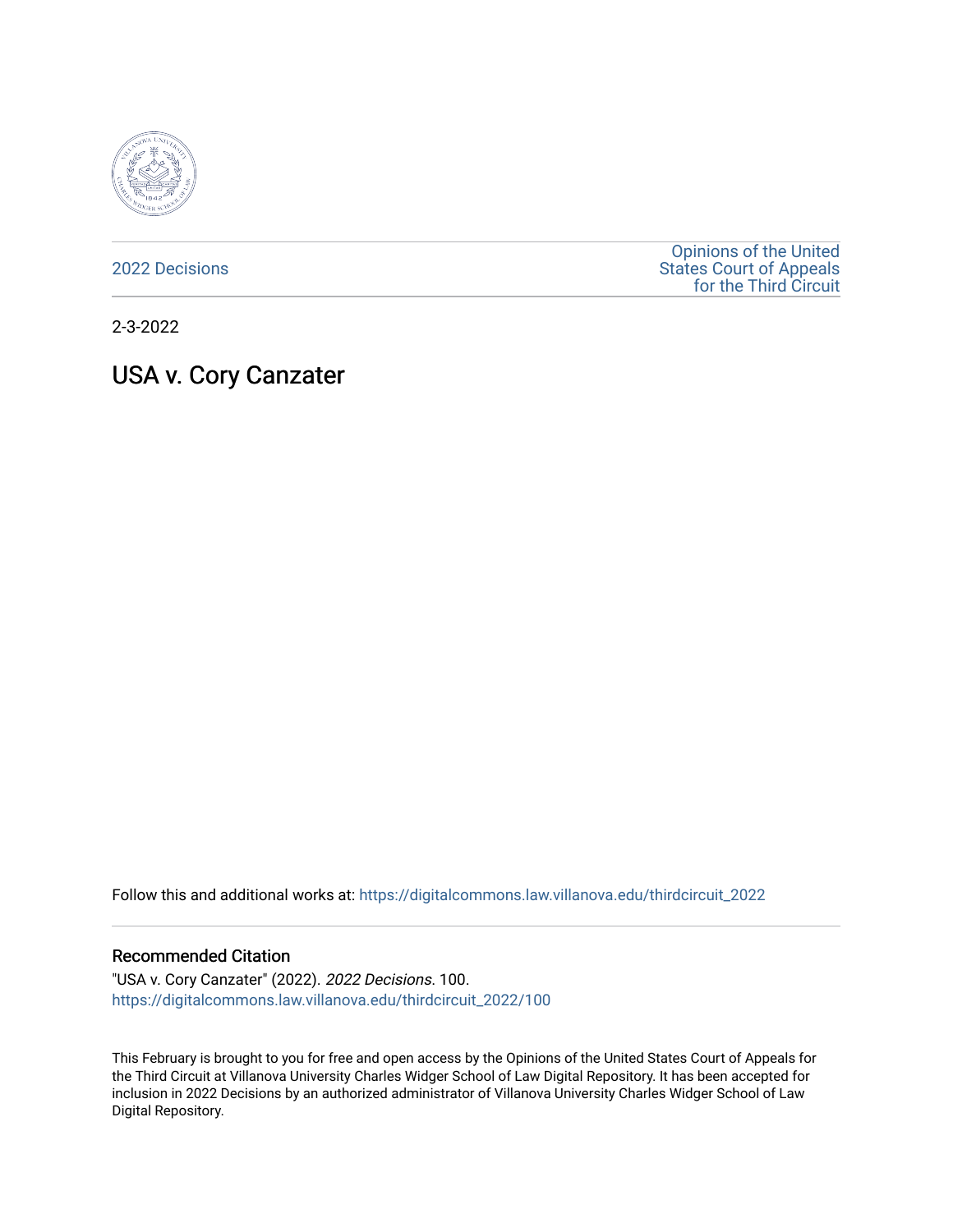## **NOT PRECEDENTIAL**

# UNITED STATES COURT OF APPEALS FOR THE THIRD CIRCUIT

\_\_\_\_\_\_\_\_\_\_\_\_\_

No. 20-3070 \_\_\_\_\_\_\_\_\_\_\_\_\_

## UNITED STATES OF AMERICA

v.

CORY CANZATER, Appellant

 $\sim$   $\sim$   $\sim$   $\sim$   $\sim$   $\sim$ 

On Appeal from the United States District Court for the District of New Jersey (D.C. Criminal No. 2-18-cr-00578-002) District Court Judge: Honorable Kevin McNulty

\_\_\_\_\_\_\_\_\_\_\_\_\_\_

Submitted Pursuant to Third Circuit L.A.R. 34.1(a) on September 23, 2021

 $\frac{1}{2}$  ,  $\frac{1}{2}$  ,  $\frac{1}{2}$  ,  $\frac{1}{2}$  ,  $\frac{1}{2}$  ,  $\frac{1}{2}$  ,  $\frac{1}{2}$  ,  $\frac{1}{2}$  ,  $\frac{1}{2}$ 

Before: McKEE, RESTREPO, and ROTH, *Circuit Judges*

(Opinion filed: February 3, 2022) \_\_\_\_\_\_\_\_\_\_\_\_\_\_\_\_\_\_\_\_\_\_\_

OPINION\* \_\_\_\_\_\_\_\_\_\_\_\_\_\_\_\_\_\_\_\_\_\_\_

<sup>\*</sup> This disposition is not an opinion of the full Court and under I.O.P. 5.7 does not constitute binding precedent.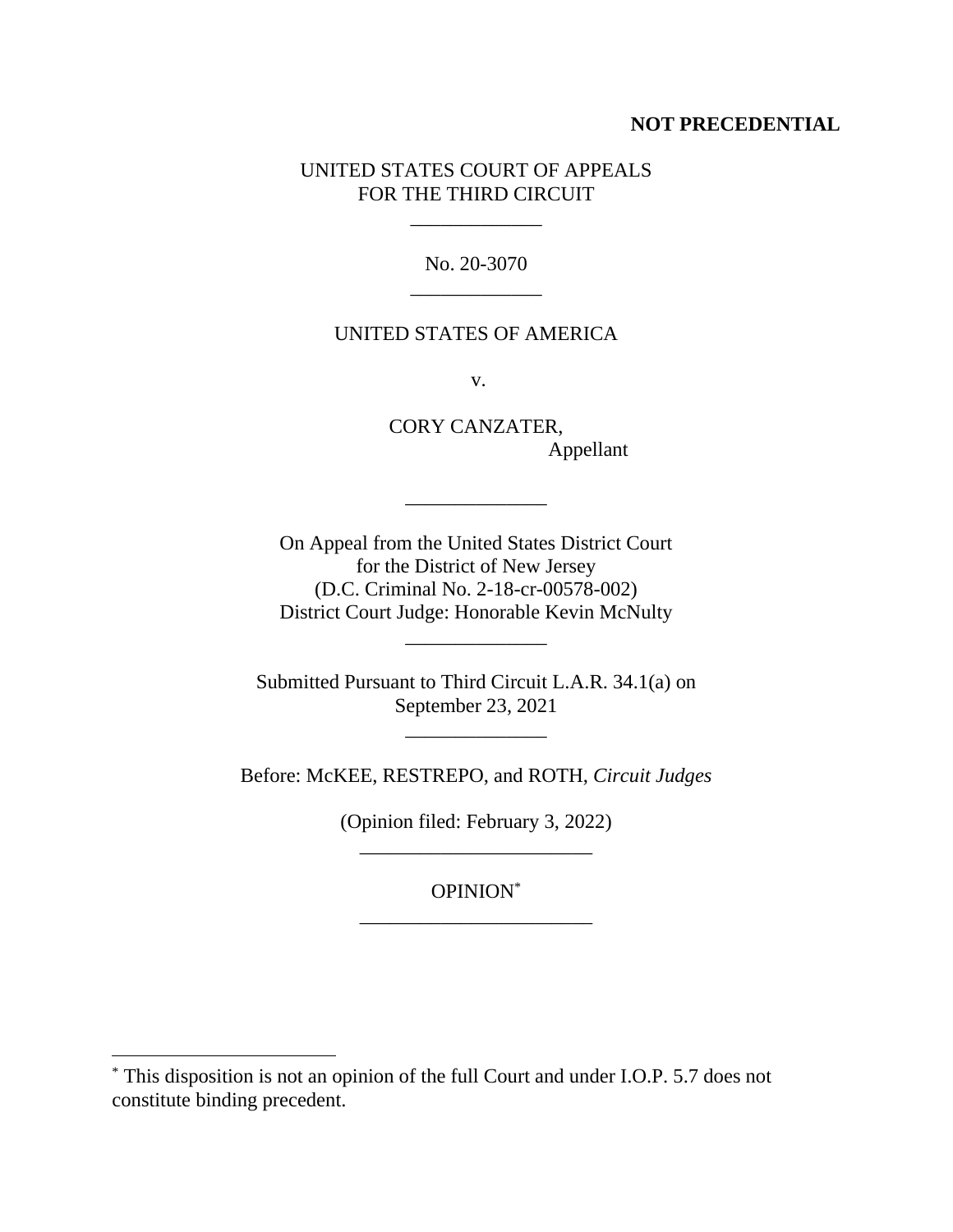## McKEE, *Circuit Judge*.

Cory Canzater appeals his convictions for distributing and conspiring to distribute heroin and crack cocaine. The only issue on appeal is whether the District Court erred in admitting a recording of a telephone call between three of Canzater's co-conspirators. For the reasons that follow, we hold that the challenged evidence was properly admitted under Federal Rule of Evidence 801(d)(2)(E) and affirm the convictions.

I.

Federal Rule of Evidence 801(d)(2)(E) provides that a statement made by a "party's coconspirator during and in furtherance of the conspiracy" is not hearsay if it is offered against that party. <sup>1</sup> For an out-of-court co-conspirator statement to be admitted as substantive evidence, the district court must find by a preponderance of the evidence  $\degree$ (1) that a conspiracy existed; (2) the declarant and the party against whom the statement is offered were members of the conspiracy; (3) the statement was made in the course of the conspiracy; and (4) the statement was made in furtherance of the conspiracy."<sup>2</sup> To prove these elements, the government "may rely on the co-conspirators statements themselves, if they are corroborated by independent evidence."<sup>3</sup>

<sup>1</sup> *United States v. Turner*, 718 F.3d 226, 231 (3d Cir. 2013) (quoting Fed. R. Evid. 801(d)(2)(E)).

<sup>2</sup> *United States v. McGlory*, 968 F.2d 309, 333 (3d Cir. 1992) (citing *Bourjaily v. United States*, 483 U.S. 171, 175 (1987)).

<sup>3</sup> *Turner*, 718 F.3d at 231 (citing *Bourjaily*, 483 U.S. at 181).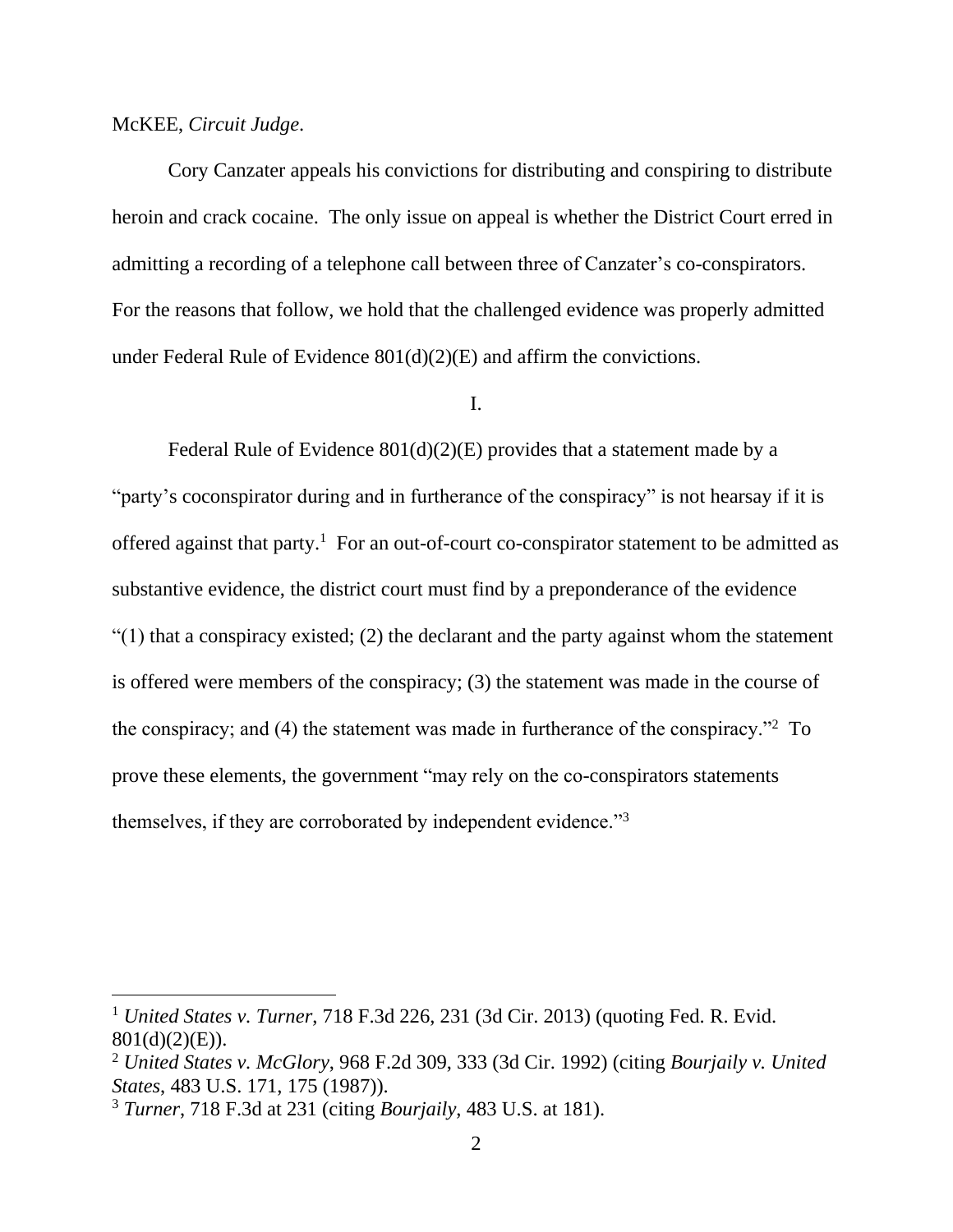Where the district court explicitly finds that a conspiracy existed, $4$  the appeals court "review[s] the district court's findings as to these elements for clear error."<sup>5</sup> Clear error exists "when giving all due deference to the opportunity of the trial judge to evaluate the credibility of witnesses and to weigh the evidence, we are left with a definite and firm conviction that [a] mistake has been committed."<sup>6</sup>

To prove the existence of a conspiracy, "the government must establish a unity of purpose between the alleged conspirators, an intent to achieve a common goal, and an agreement to work together toward that goal."<sup>7</sup> A conspiracy "can be inferred from evidence of related facts and circumstances from which it appears as a reasonable and logical inference, that the activities of the participants . . . could not have been carried on except as the result of a preconceived scheme or common understanding."<sup>8</sup> However, the government need not prove that each participant of the conspiracy "knew all of the conspiracy's details, goals, or other participants."<sup>9</sup>

## II.

Canzater challenges the admission of a recording of a three-way telephone call placed from jail by Ahmad Johnson (the "Johnson Jail Call"), the leader of the drug trafficking organization ("DTO") in this case, to two other co-conspirators: his girlfriend,

<sup>4</sup> *United States v. Cruz*, 910 F.2d 1072, 1081 n.11 (3d Cir. 1990).

<sup>5</sup> *United States v. Ellis*, 156 F.3d 493, 496 (3d Cir. 1998).

<sup>6</sup> *Turner*, 718 F.3d at 231 (alteration in original) (quoting *Com. Nat'l. Ins. Servs., Inc. v. Com. Ins. Agency, Inc.*, 214 F.3d 432, 435 n.1 (3d Cir. 2000)).

<sup>7</sup> *United States v. Gibbs*, 190 F.3d 188, 197 (3d Cir. 1999).

<sup>8</sup> *Id.* (omission in original) (quoting *United States v. Kapp*, 781 F.2d 1008, 1010 (3d Cir. 1986)).

<sup>9</sup> *Id.*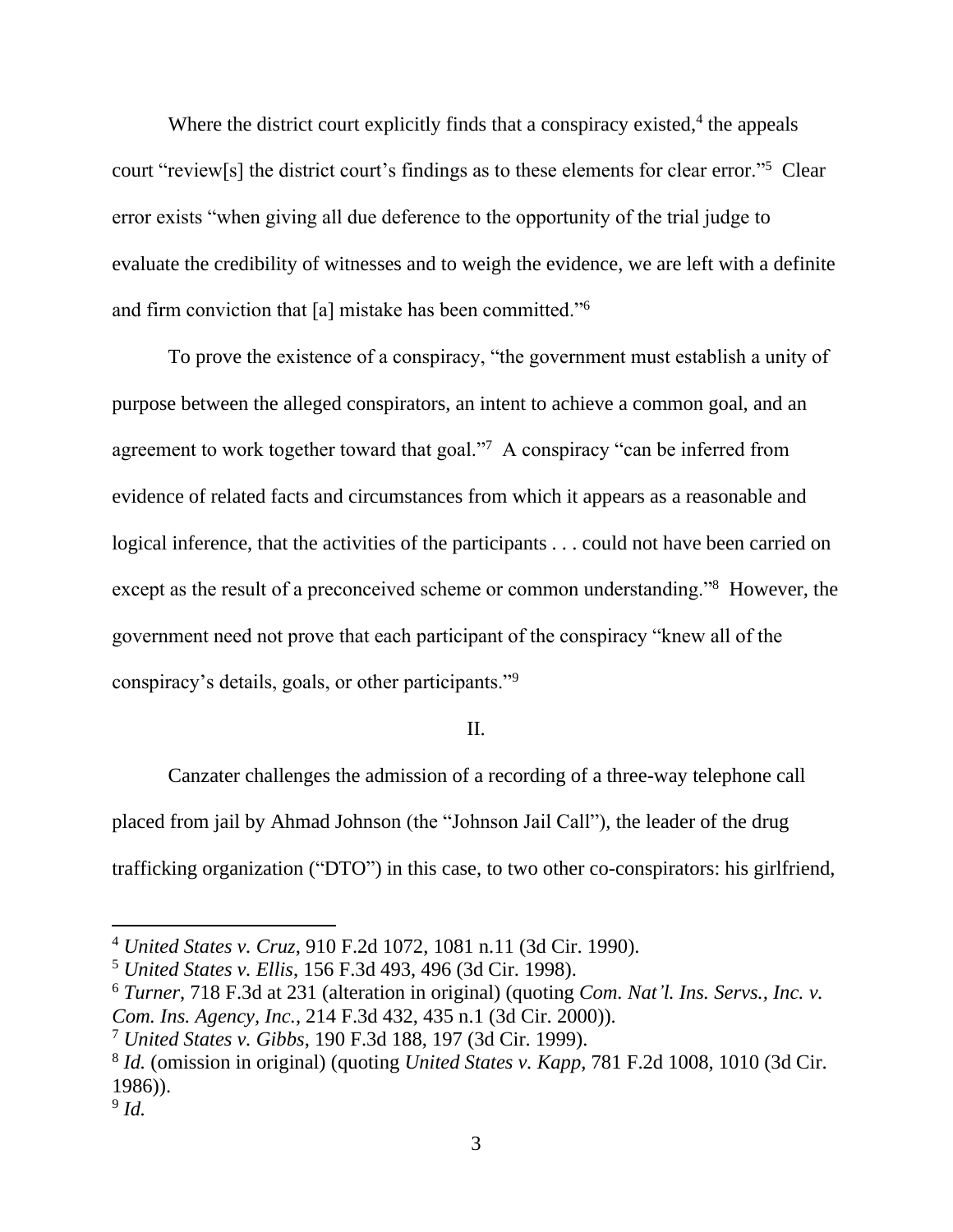Sasha Negron, and his brother, Rahim Johnson.<sup>10</sup> Canzater argues that the District Court erred by admitting the Johnson Jail Call, in which he did not participate, because the call was evidence of a separate and distinct conspiracy that did not involve Canzater.

The government established the existence of the charged conspiracy through text messages and phone calls between Canzater and Ahmad Johnson, along with eyewitness and physical evidence of drug transfers involving Canzater and his co-conspirators in the DTO. Notably, Canzater and Ahmad Johnson discussed heroin and crack cocaine ("paper" and "chips") over a series of text messages just two days before the Johnson Jail Call. The District Court also reasonably found that the other participants of the Johnson Jail Call were Ahmad Johnson's "trusted associates and conspirators" in the same DTO of which Canzater was a part.<sup>11</sup>

The statements made during the call about Ahmad Johnson's supply of drugs were independently corroborated and thus reliable. Federal agents found heroin and crack cocaine at Negron's residence the day after the Johnson Jail Call. Negron and Rahim had taken the drugs there at Johnson's direction, which established that Negron and Rahim were members of the conspiracy. Federal agents also testified about their observations

<sup>&</sup>lt;sup>10</sup> The government contends that Canzater waived his claim that the Johnson Jail Call was inadmissible hearsay because he did not preserve the claim in his opening brief. However, Canzater made a hearsay objection at trial, and then raised a hearsay argument in his opening brief. Therefore, we will not treat the claim as waived. *See, e.g.*, *Lippay v. Christos*, 996 F.2d 1490, 1497 n.8 (3d Cir. 1993) (finding the defendant did not waive his evidentiary claim where the defendant objected on hearsay grounds at the time of testimony); *United States v. Mitchell*, 365 F.3d 215, 257 (3d Cir. 2004) (finding the defendant did not preserve his objection for appeal after failing to make *any* hearsay objection at all at trial).

 $11$  App. 540.